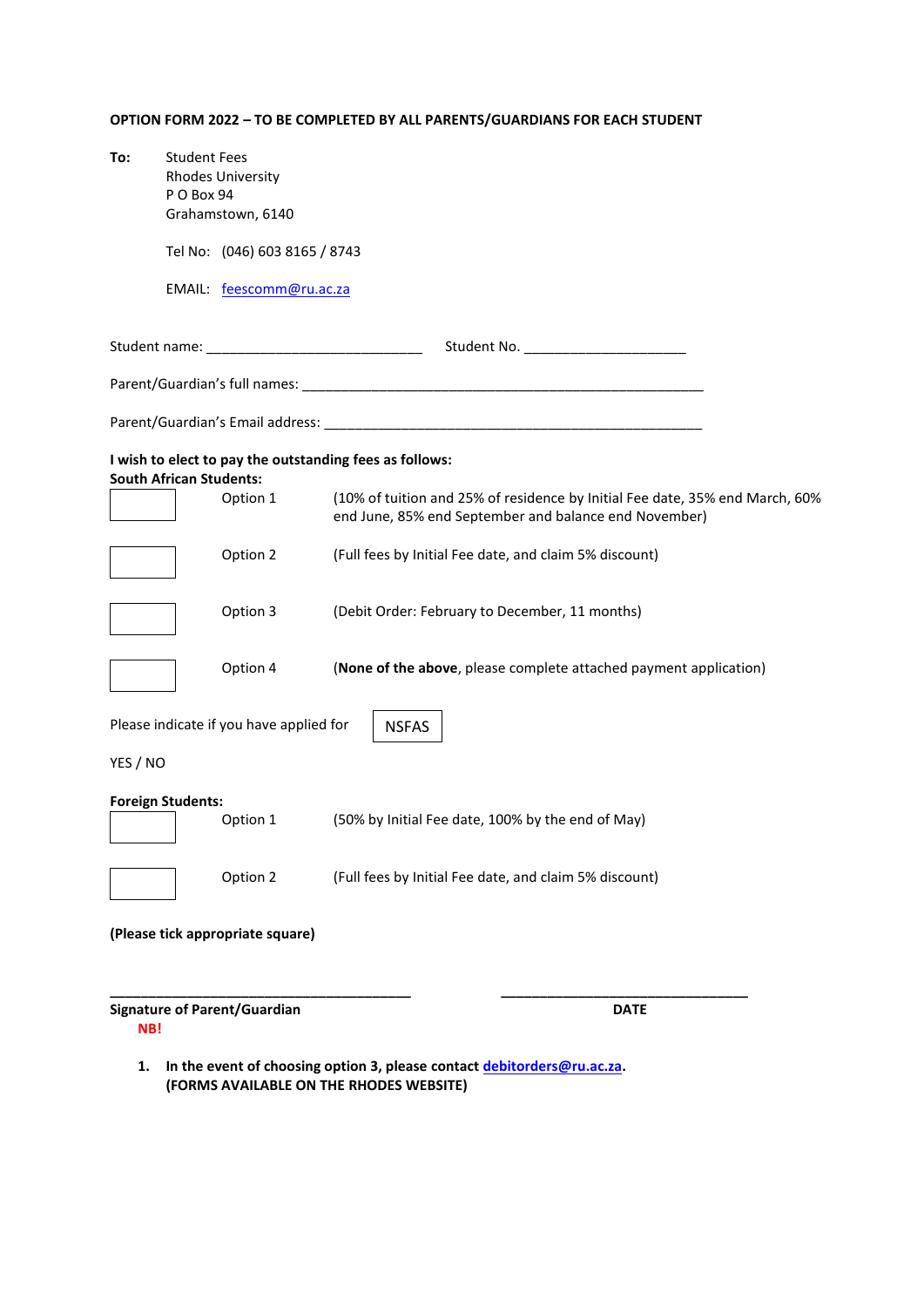# **2. Option 1 and 4 please complete the application below:**

*(Please submit by 21 January 2022 for returning students and 04 February 2022 for first year students)*

## **PAYMENT PLAN APPLICATION**

## **Student application information** Surname Name Identity number Student number Cell phone number Alternative number Qualification (name in full) Email address **Other funding (bursaries, scholarships): Please specify sponsor, contact details of sponsor, and R' amount**

| Other funding   | Yes | No |  |
|-----------------|-----|----|--|
| Name of sponsor |     |    |  |
| R (amount)      |     |    |  |

**Please supply a motivation as to why the Rhodes Fees cannot be paid as per option 1 to 3 giving suggestions as how fees will be paid e.g. monthly payment plan or at adhoc intervals as and when funds will be available.**

**\_\_\_\_\_\_\_\_\_\_\_\_\_\_\_\_\_\_\_\_\_\_\_\_\_\_\_\_\_\_\_\_\_\_\_\_\_\_\_\_\_\_\_\_\_\_\_\_\_\_\_\_\_\_\_\_\_\_\_\_\_\_\_\_\_\_\_\_\_\_\_\_\_\_\_\_\_\_\_\_\_\_\_\_\_ \_\_\_\_\_\_\_\_\_\_\_\_\_\_\_\_\_\_\_\_\_\_\_\_\_\_\_\_\_\_\_\_\_\_\_\_\_\_\_\_\_\_\_\_\_\_\_\_\_\_\_\_\_\_\_\_\_\_\_\_\_\_\_\_\_\_\_\_\_\_\_\_\_\_\_\_\_\_\_\_\_\_\_\_\_ \_\_\_\_\_\_\_\_\_\_\_\_\_\_\_\_\_\_\_\_\_\_\_\_\_\_\_\_\_\_\_\_\_\_\_\_\_\_\_\_\_\_\_\_\_\_\_\_\_\_\_\_\_\_\_\_\_\_\_\_\_\_\_\_\_\_\_\_\_\_\_\_\_\_\_\_\_\_\_\_\_\_\_\_\_ \_\_\_\_\_\_\_\_\_\_\_\_\_\_\_\_\_\_\_\_\_\_\_\_\_\_\_\_\_\_\_\_\_\_\_\_\_\_\_\_\_\_\_\_\_\_\_\_\_\_\_\_\_\_\_\_\_\_\_\_\_\_\_\_\_\_\_\_\_\_\_\_\_\_\_\_\_\_\_\_\_\_\_\_\_ \_\_\_\_\_\_\_\_\_\_\_\_\_\_\_\_\_\_\_\_\_\_\_\_\_\_\_\_\_\_\_\_\_\_\_\_\_\_\_\_\_\_\_\_\_\_\_\_\_\_\_\_\_\_\_\_\_\_\_\_\_\_\_\_\_\_\_\_\_\_\_\_\_\_\_\_\_\_\_\_\_\_\_\_\_ \_\_\_\_\_\_\_\_\_\_\_\_\_\_\_\_\_\_\_\_\_\_\_\_\_\_\_\_\_\_\_\_\_\_\_\_\_\_\_\_\_\_\_\_\_\_\_\_\_\_\_\_\_\_\_\_\_\_\_\_\_\_\_\_\_\_\_\_\_\_\_\_\_\_\_\_\_\_\_\_\_\_\_\_\_ \_\_\_\_\_\_\_\_\_\_\_\_\_\_\_\_\_\_\_\_\_\_\_\_\_\_\_\_\_\_\_\_\_\_\_\_\_\_\_\_\_\_\_\_\_\_\_\_\_\_\_\_\_\_\_\_\_\_\_\_\_\_\_\_\_\_\_\_\_\_\_\_\_\_\_\_\_\_\_\_\_\_\_\_\_ \_\_\_\_\_\_\_\_\_\_\_\_\_\_\_\_\_\_\_\_\_\_\_\_\_\_\_\_\_\_\_\_\_\_\_\_\_\_\_\_\_\_\_\_\_\_\_\_\_\_\_\_\_\_\_\_\_\_\_\_\_\_\_\_\_\_\_\_\_\_\_\_\_\_\_\_\_\_\_\_\_\_\_\_\_ \_\_\_\_\_\_\_\_\_\_\_\_\_\_\_\_\_\_\_\_\_\_\_\_\_\_\_\_\_\_\_\_\_\_\_\_\_\_\_\_\_\_\_\_\_\_\_\_\_\_\_\_\_\_\_\_\_\_\_\_\_\_\_\_\_\_\_\_\_\_\_\_\_\_\_\_\_\_\_\_\_\_\_\_\_ \_\_\_\_\_\_\_\_\_\_\_\_\_\_\_\_\_\_\_\_\_\_\_\_\_\_\_\_\_\_\_\_\_\_\_\_\_\_\_\_\_\_\_\_\_\_\_\_\_\_\_\_\_\_\_\_\_\_\_\_\_\_\_\_\_\_\_\_\_\_\_\_\_\_\_\_\_\_\_\_\_\_\_\_\_ \_\_\_\_\_\_\_\_\_\_\_\_\_\_\_\_\_\_\_\_\_\_\_\_\_\_\_\_\_\_\_\_\_\_\_\_\_\_\_\_\_\_\_\_\_\_\_\_\_\_\_\_\_\_\_\_\_\_\_\_\_\_\_\_\_\_\_\_\_\_\_\_\_\_\_\_\_\_\_\_\_\_\_\_\_ \_\_\_\_\_\_\_\_\_\_\_\_\_\_\_\_\_\_\_\_\_\_\_\_\_\_\_\_\_\_\_\_\_\_\_\_\_\_\_\_\_\_\_\_\_\_\_\_\_\_\_\_\_\_\_\_\_\_\_\_\_\_\_\_\_\_\_\_\_\_\_\_\_\_\_\_\_\_\_\_\_\_\_\_\_ \_\_\_\_\_\_\_\_\_\_\_\_\_\_\_\_\_\_\_\_\_\_\_\_\_\_\_\_\_\_\_\_\_\_\_\_\_\_\_\_\_\_\_\_\_\_\_\_\_\_\_\_\_\_\_\_\_\_\_\_\_\_\_\_\_\_\_\_\_\_\_\_\_\_\_\_\_\_\_\_\_\_\_\_\_ \_\_\_\_\_\_\_\_\_\_\_\_\_\_\_\_\_\_\_\_\_\_\_\_\_\_\_\_\_\_\_\_\_\_\_\_\_\_\_\_\_\_\_\_\_\_\_\_\_\_\_\_\_\_\_\_\_\_\_\_\_\_\_\_\_\_\_\_\_\_\_\_\_\_\_\_\_\_\_\_\_\_\_\_\_ \_\_\_\_\_\_\_\_\_\_\_\_\_\_\_\_\_\_\_\_\_\_\_\_\_\_\_\_\_\_\_\_\_\_\_\_\_\_\_\_\_\_\_\_\_\_\_\_\_\_\_\_\_\_\_\_\_\_\_\_\_\_\_\_\_\_\_\_\_\_\_\_\_\_\_\_\_\_\_\_\_\_\_\_\_**

| <b>Student Full Names</b> |  |  |  |
|---------------------------|--|--|--|
|                           |  |  |  |
|                           |  |  |  |

Student Signature: Date

**\_\_\_\_\_\_\_\_\_\_\_\_\_\_\_\_\_\_\_\_\_\_\_\_\_\_\_\_\_\_\_\_\_\_\_\_\_\_\_\_\_\_\_\_\_\_\_\_\_\_\_\_\_\_\_\_\_\_\_\_\_\_\_\_\_\_\_\_\_**

#### **Personal information of Parents/Spouse/Legal Guardians where applicable:**

Please complete the family details below. Parents/Spouse/Legal Guardians must sign consent giving the University permission to verify employment information with a third party such as a credit bureau. The information received will be used to verify employment, marital status and any other information material to the financial information provided in this application.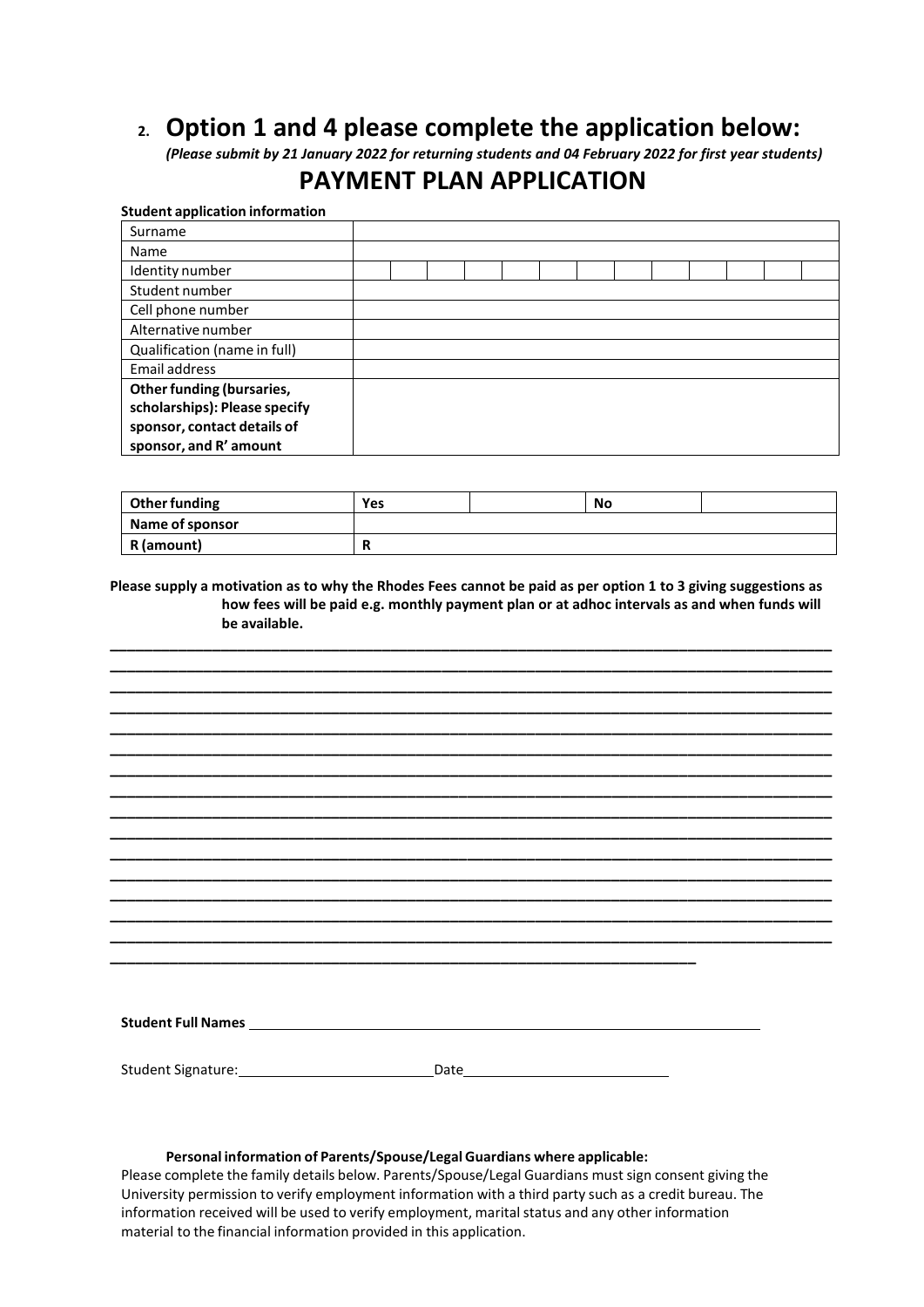| Surname of Mother/Spouse/Legal                                        |                                 |  |  |  |               |        |             |  |  |
|-----------------------------------------------------------------------|---------------------------------|--|--|--|---------------|--------|-------------|--|--|
| Guardian                                                              |                                 |  |  |  |               |        |             |  |  |
| Name                                                                  |                                 |  |  |  |               |        |             |  |  |
| Identity number                                                       |                                 |  |  |  |               |        |             |  |  |
| Occupation                                                            |                                 |  |  |  |               |        |             |  |  |
| Surname of Father/Spouse/Legal                                        |                                 |  |  |  |               |        |             |  |  |
| Guardian                                                              |                                 |  |  |  |               |        |             |  |  |
| Name                                                                  |                                 |  |  |  |               |        |             |  |  |
| Identity number                                                       |                                 |  |  |  |               |        |             |  |  |
| Occupation                                                            |                                 |  |  |  |               |        |             |  |  |
| Total combined annual gross family income (before deductions and tax) |                                 |  |  |  |               |        | $\mathbf R$ |  |  |
|                                                                       |                                 |  |  |  |               |        |             |  |  |
|                                                                       |                                 |  |  |  |               |        |             |  |  |
| <b>Tuition Fees</b>                                                   |                                 |  |  |  |               |        |             |  |  |
|                                                                       |                                 |  |  |  |               |        |             |  |  |
| <b>Residence Fees</b>                                                 |                                 |  |  |  |               |        |             |  |  |
|                                                                       |                                 |  |  |  |               |        |             |  |  |
| Bal B/fwd                                                             | <b>Outstanding Balance 2022</b> |  |  |  |               |        |             |  |  |
|                                                                       |                                 |  |  |  |               |        |             |  |  |
| Less Bursary/Sponsorship                                              |                                 |  |  |  |               |        |             |  |  |
|                                                                       |                                 |  |  |  |               |        |             |  |  |
| <b>Total Fees</b>                                                     |                                 |  |  |  |               |        |             |  |  |
|                                                                       |                                 |  |  |  |               | 0,00   |             |  |  |
|                                                                       |                                 |  |  |  |               |        |             |  |  |
| <b>Payment Plan</b>                                                   |                                 |  |  |  |               |        |             |  |  |
|                                                                       |                                 |  |  |  |               | Amount |             |  |  |
| January 2022 to November 2022                                         |                                 |  |  |  |               |        |             |  |  |
|                                                                       |                                 |  |  |  |               |        |             |  |  |
| Insert date                                                           |                                 |  |  |  | Insert Amount |        |             |  |  |
|                                                                       |                                 |  |  |  |               |        |             |  |  |
|                                                                       |                                 |  |  |  |               |        |             |  |  |
|                                                                       |                                 |  |  |  |               |        |             |  |  |
|                                                                       |                                 |  |  |  |               |        |             |  |  |
|                                                                       |                                 |  |  |  |               |        |             |  |  |
|                                                                       |                                 |  |  |  |               |        |             |  |  |
|                                                                       |                                 |  |  |  |               |        |             |  |  |
|                                                                       |                                 |  |  |  |               |        |             |  |  |
|                                                                       |                                 |  |  |  |               |        |             |  |  |
|                                                                       |                                 |  |  |  |               |        |             |  |  |
|                                                                       |                                 |  |  |  |               |        |             |  |  |
|                                                                       |                                 |  |  |  |               |        |             |  |  |
|                                                                       |                                 |  |  |  |               |        |             |  |  |
|                                                                       |                                 |  |  |  |               |        |             |  |  |
|                                                                       |                                 |  |  |  |               |        |             |  |  |
|                                                                       |                                 |  |  |  |               |        |             |  |  |
|                                                                       |                                 |  |  |  |               |        |             |  |  |
| <b>Total Payments</b>                                                 |                                 |  |  |  |               | 0,00   |             |  |  |
|                                                                       |                                 |  |  |  |               |        |             |  |  |
|                                                                       |                                 |  |  |  |               |        |             |  |  |

**Mother/Spouse/LegalGuardian'ssignature**